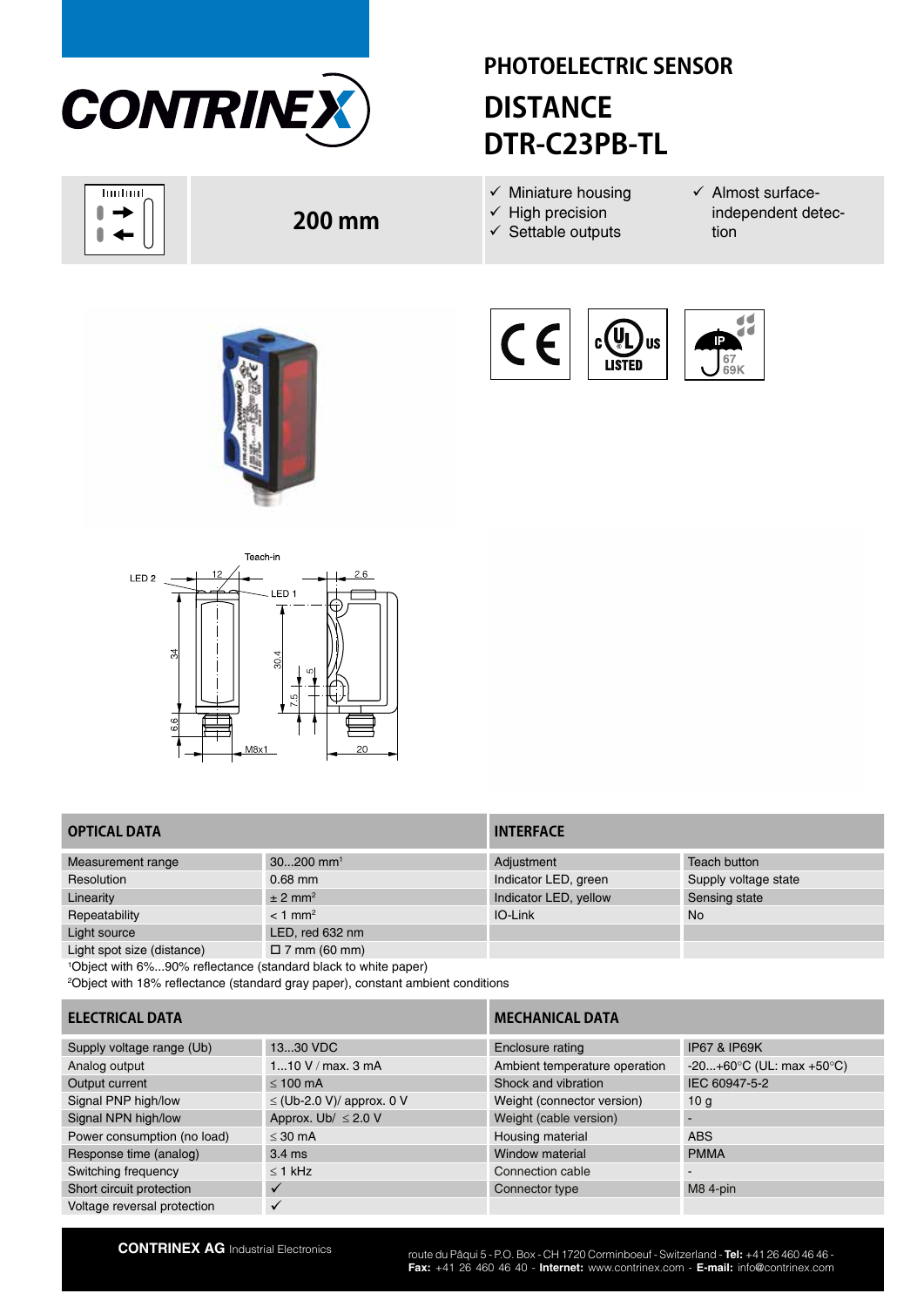|                    | Target Measurement range |
|--------------------|--------------------------|
|                    | 90% 30200 mm             |
| $\blacksquare$ 18% | $30200$ mm               |
| 6%                 | $30200$ mm               |

### **MEASUREMENT RANGE CHARACTERISTIC CURVE (INVERTIBLE & ADJUSTABLE)**



### **WIRING DIAGRAM PIN ASSIGNMENT**





 $1\overset{\circ}{\smile} \mathscr{S}_3$ M8

### **AVAILABLE TYPES**

| <b>Part number</b> | Part reference    | <b>Polarity</b> | <b>Connection</b>  | Output (A1)   | Output (A2) |
|--------------------|-------------------|-----------------|--------------------|---------------|-------------|
| 628 000 695        | DTR-C23PB-TLS-139 | <b>PNP</b>      | Connector M8 4-pin | Light/Dark-on | 110V        |
| 628 000 696        | DTR-C23PB-TLS-129 | <b>NPN</b>      | Connector M8 4-pin | Light/Dark-on | 110V        |
|                    |                   |                 |                    |               |             |

*Note: additional suffix can appear to indicate a revision version or a special version.*

Operators of the products we supply are responsible for compliance with measures for the protection of persons. The use of our equipment in applications where the safety of persons might be at risk is only authorized if the operator observes and implements separate, appropriate and necessary measures for the protection of persons and machines. Terms of delivery and rights to change design reserved.

**CONTRINEX AG** Industrial Electronics route du Pâqui 5 - P.O. Box - CH 1720 Corminboeuf - Switzerland - **Tel:** +41 26 460 46 46 -**Fax:** +41 26 460 46 40 - **Internet:** www.contrinex.com - **E-mail:** info@contrinex.com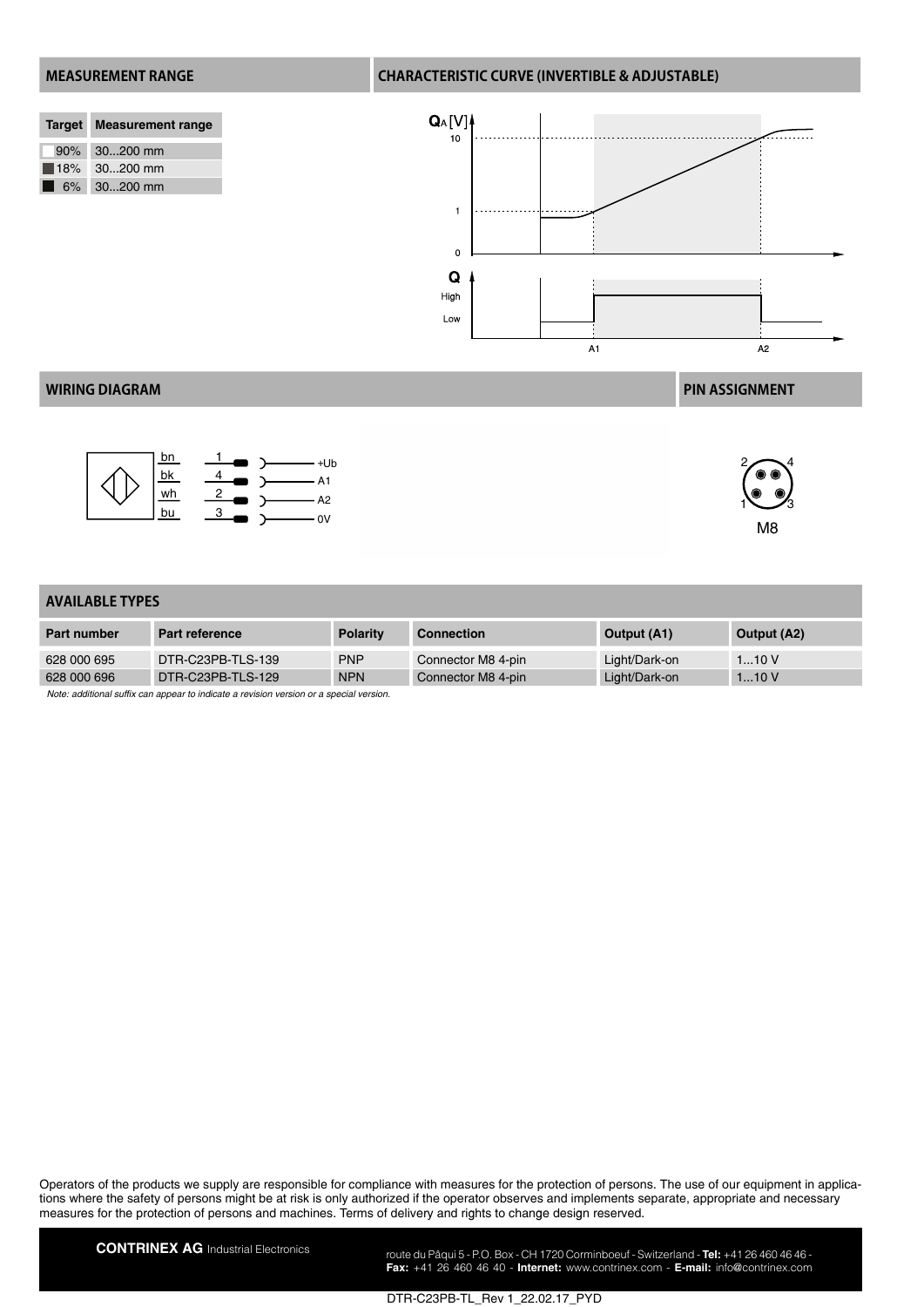

huduul N  $\overline{\phantom{a}}$  $\blacktriangleleft$ 

# **DÉTECTEUR PHOTOÉLECTRIQUE DISTANCE DTR-C23PB-TL**

- $\checkmark$  Boîtier miniature
- $\checkmark$  Haute précision
- $\checkmark$  Sorties réglables
- $\checkmark$  Détection quasiment indépendante de la surface



**200 mm**







## **DONNÉES OPTIQUES INTERFACE**

| Domaine de mesure                 | $30200$ mm <sup>1</sup> | Réglage               | Bouton 'teach'                    |
|-----------------------------------|-------------------------|-----------------------|-----------------------------------|
| Résolution                        | $0.68$ mm               | Indicateur LED, vert  | État de la tension d'alimentation |
| Linéarité                         | $± 2$ mm <sup>2</sup>   | Indicateur LED, jaune | État de détection                 |
| Répétabilité                      | $< 1$ mm <sup>2</sup>   | IO-Link               | Non                               |
| Source lumineuse                  | LED, rouge 632 nm       |                       |                                   |
| Taille tache lumineuse (distance) | $\Box$ 7 mm (60 mm)     |                       |                                   |

1 Objet avec 6%...90% réflectance (papier noir...blanc standard)

2 Objet avec 18% réflectance (papier gris standard), conditions ambiantes constantes

# **DONNÉES ÉLECTRIQUES DONNÉES MÉCANIQUES**

| Tension d'alimentation (Ub)           | 1330 VDC               | Indice de protection         | <b>IP67 &amp; IP69K</b>                      |
|---------------------------------------|------------------------|------------------------------|----------------------------------------------|
| Sortie analogique                     | 110 V / max. 3 mA      | Temp. ambiante d'utilisation | $-20+60^{\circ}C$ (UL: max +50 $^{\circ}C$ ) |
| Courant de sortie                     | $< 100 \text{ mA}$     | Chocs et vibrations          | IEC 60947-5-2                                |
| Signal PNP high/low                   | ≤ (Ub-2.0 V)/ env. 0 V | Poids (version connecteur)   | 10 <sub>a</sub>                              |
| Signal NPN high/low                   | env. Ub/ $\leq$ 2.0 V  | Poids (version câble)        |                                              |
| Consommation (hors charge)            | $<$ 30 mA              | Matériau du boîtier          | <b>ABS</b>                                   |
| Temps de réponse (analogique)         | $3.4 \text{ ms}$       | Matériau de la fenêtre       | <b>PMMA</b>                                  |
| Fréquence de commutation              | $<$ 1 kHz              | Câble de raccordement        | $\tilde{\phantom{a}}$                        |
| Protection contre les courts circuits | $\checkmark$           | Type de connecteur           | M8 4 pins                                    |
| Protection contre les inversions      |                        |                              |                                              |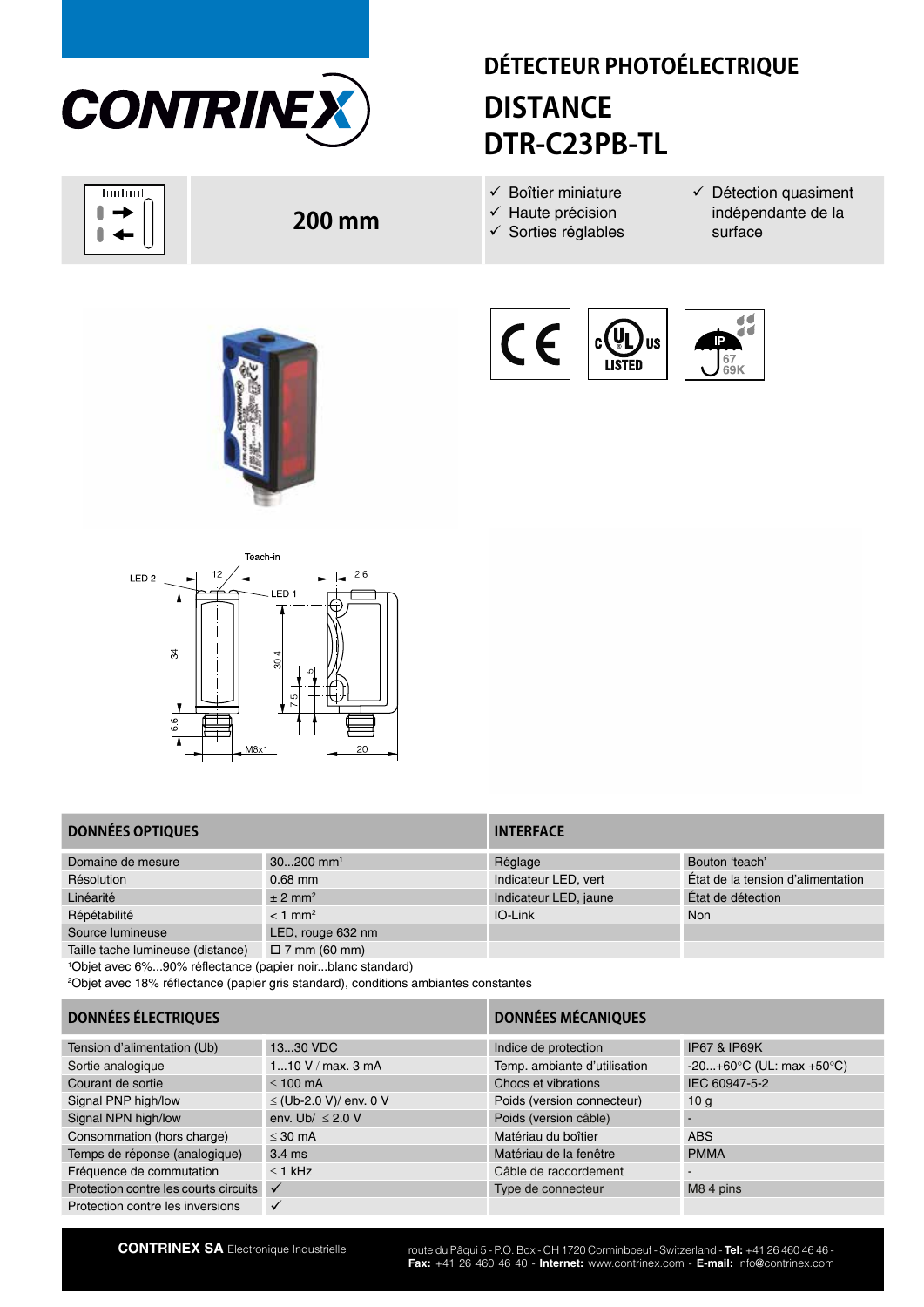### **DOMAINE DE MESURE CARACTÉRISTIQUE DE LA COURBE (INVERSIBLE & RÉGLABLE)**

| Cible Domaine de mesure    |
|----------------------------|
| 90% 30200 mm               |
| $18\%$ 30200 mm            |
| $\blacksquare$ 6% 30200 mm |



### **SCHÉMA DE RACCORDEMENT ATTRIBUTION DES PINS**





 $1\overset{\circ}{\smile} \mathscr{S}_3$ 

M8

**TYPES DISPONIBLES**

| No. d'article | <b>Désignation</b> | Polarité   | Raccordement         | Sortie (A1)       | Sortie (A2) |
|---------------|--------------------|------------|----------------------|-------------------|-------------|
| 628 000 695   | DTR-C23PB-TLS-139  | <b>PNP</b> | Connecteur M8 4 pins | en/sans réception | 110V        |
| 628 000 696   | DTR-C23PB-TLS-129  | <b>NPN</b> | Connecteur M8 4 pins | en/sans réception | 110V        |

*Remarque: la présence d'un suffixe supplémentaire indique une version révisée ou une version spéciale.*

Les exploitants des produits que nous fournissons sont tenus d'assurer des mesures adéquates de protection des personnes. L'utilisation de nos appareils dans des applications comportant un risque possible pour la sécurité des personnes n'est admissible que si l'exploitant observe et met en œuvre des mesures séparées, appropriées et nécessaires pour la protection des personnes et des machines. Sous réserve de modifications et de possibilités de livraison.

CONTRINEX SA Electronique Industrielle route du Pâqui 5 - P.O. Box - CH 1720 Corminboeuf - Switzerland - Tel: +41 26 460 46 46 -**Fax:** +41 26 460 46 40 - **Internet:** www.contrinex.com - **E-mail:** info@contrinex.com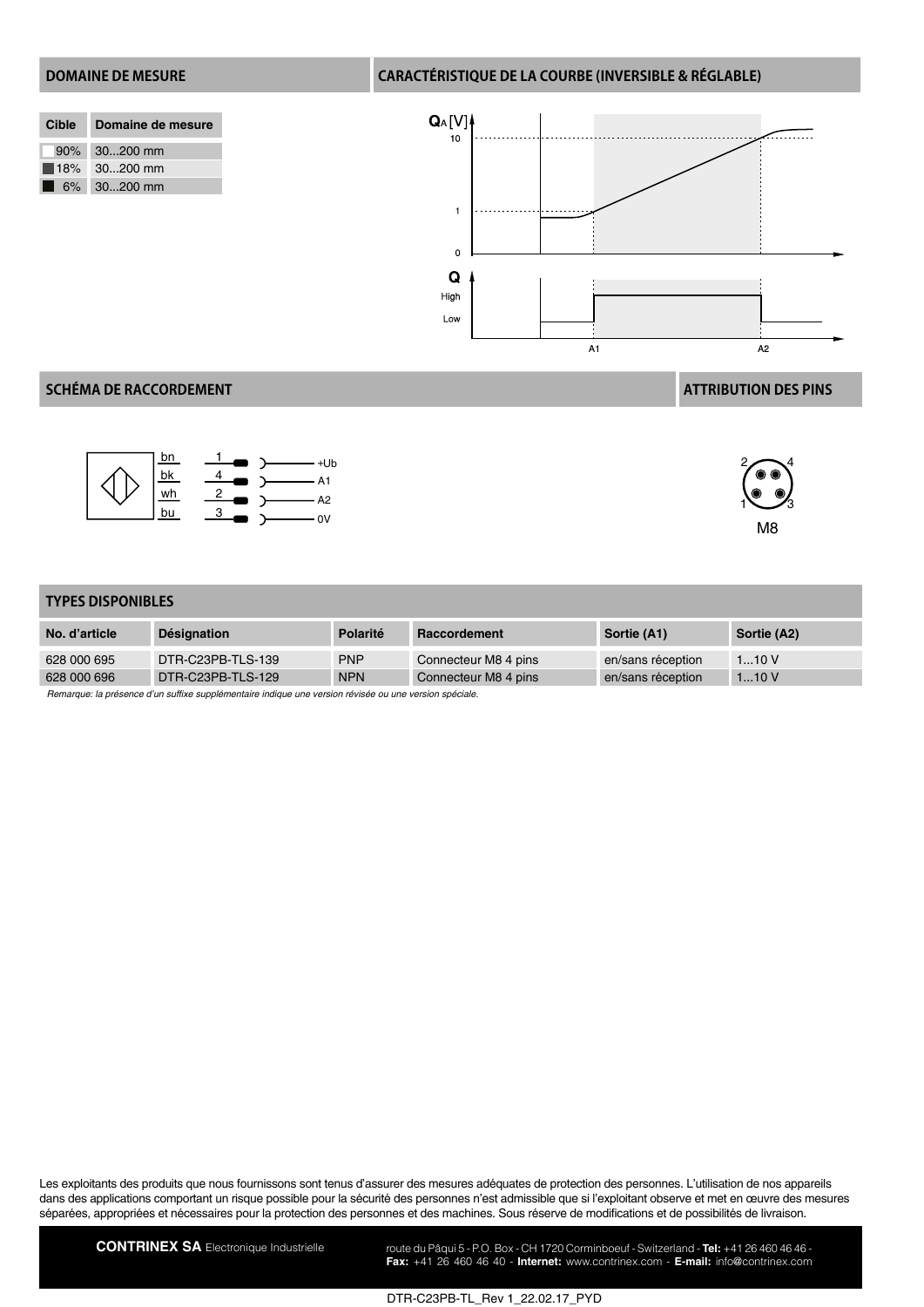

huduul 0  $\overline{\phantom{a}}$  $\blacktriangleleft$ 

# **PHOTOELEKTRISCHER SENSOR DISTANZ DTR-C23PB-TL**

- $\checkmark$  Miniaturgehäuse
- $\checkmark$  Hohe Präzision
- $\checkmark$  Ausgänge einstellbar
- $\checkmark$  Erfassung fast unabhängig der Oberfläche







**200 mm**



## **OPTISCHE DATEN INTERFACE**

| Messbereich                   | $30200$ mm <sup>1</sup> | Einstellung       | <b>Teach-Taste</b>          |
|-------------------------------|-------------------------|-------------------|-----------------------------|
| Auflösung                     | $0.68$ mm               | Anzeige-LED, grün | Versorgungsspannungs-Status |
| Linearität                    | $± 2$ mm <sup>2</sup>   | Anzeige-LED, gelb | Erfassungsstatus            |
| Wiederholgenauigkeit          | $< 1$ mm <sup>2</sup>   | IO-Link           | Nein                        |
| Lichtquelle                   | LED, rot 632 nm         |                   |                             |
| Lichtfleckgrösse (Entfernung) | $\Box$ 7 mm (60 mm)     |                   |                             |

1 Objekt mit 6...90% Reflexion (standardschwarzes…-weisses Papier)

2 Objekt mit 18% Reflexion (standardgraues Papier), konstante Umgebungsbedingungen

### **ELECTRISCHE DATEN MECHANISCHE DATEN**

| Versorgungsspannungsber (Ub) | 1330 VDC                   | Schutzart                   | <b>IP67 &amp; IP69K</b>                      |
|------------------------------|----------------------------|-----------------------------|----------------------------------------------|
| Analogausgang                | 110 V / max. 3 mA          | Umgebungstemperatur Betrieb | $-20+60^{\circ}C$ (UL: max +50 $^{\circ}C$ ) |
| Ausgangsstrom                | $\leq 100$ mA              | Schocks und Vibrationen     | IEC 60947-5-2                                |
| PNP-Signal high/low          | $\leq$ (Ub-2.0 V)/ ca. 0 V | Gewicht (Steckerversion)    | 10 <sub>a</sub>                              |
| NPN-Signal high/low          | ca. Ub/ $\leq$ 2.0 V       | Gewicht (Kabelversion)      |                                              |
| Stromaufnahme (ohne Last)    | $<$ 30 mA                  | Gehäusematerial             | <b>ABS</b>                                   |
| Ansprechzeit (analog)        | $3.4 \text{ ms}$           | Fenstermaterial             | <b>PMMA</b>                                  |
| Schaltfrequenz               | $\leq$ 1 kHz               | Anschlusskabel              | $\blacksquare$                               |
| Kurzschlussschutz            |                            | Anschlussstecker            | <b>M8 4-Pin</b>                              |
| Verpolungsschutz             |                            |                             |                                              |

**CONTRINEX AG** Industrielle Elektronik route du Pâqui 5 - P.O. Box - CH 1720 Corminboeuf - Switzerland - **Tel:** +41 26 460 46 46 -**Fax:** +41 26 460 46 40 - **Internet:** www.contrinex.com - **E-mail:** info@contrinex.com